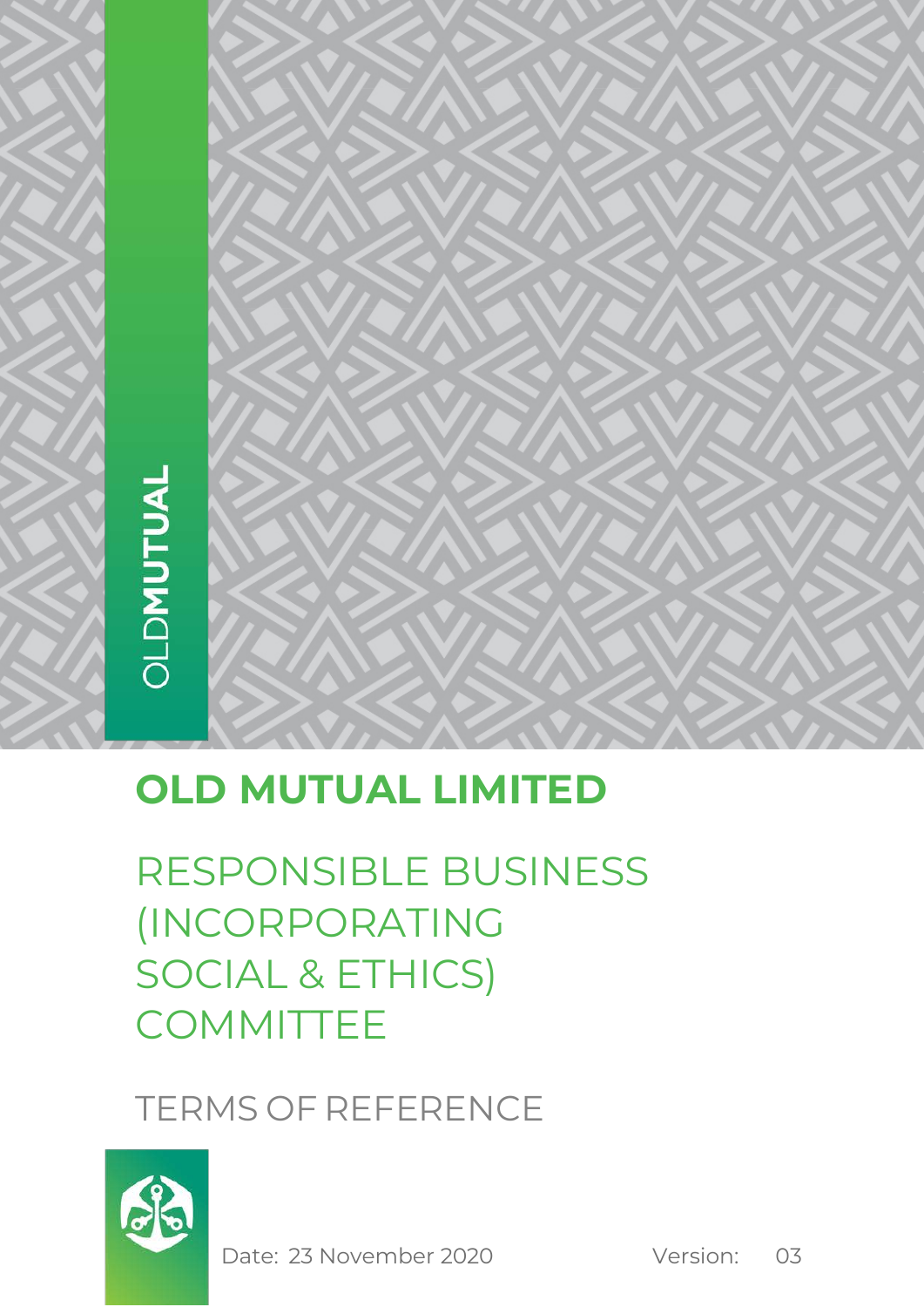

### 1. **INTRODUCTION AND PURPOSE**

- 1.3 In line with section 72(4) of the Companies Act, 71 of 2008, as amended (Companies Act), read together with regulation 43 of the Companies Regulations, 2011 (Regulations) and the King IV Report on Corporate Governance for South Africa, 2016 (King Code), the Responsible Business Committee (incorporating Social and Ethics) (the Committee) is constituted as a statutory committee of the board of directors of Old Mutual Limited (OML or the Company) (Board), in respect of the statutory duties in terms of section 72(4) and regulation 43 of the Regulations, and as a Board committee in respect of all other duties assigned to it by the Board.
- 1.4 The primary purpose of the committee is to:
- 1.4.1 monitor and report on the Company's activities in sustainable social and economic development which, inter alia, include public safety, HIV/Aids, environmental management, corporate social investment, consumer relationships, labour and employment, the promotion of equality and ethics management;and
- 1.4.2 assist the Board in monitoring the extent to which the Company is achieving its shared value goals, through overseeing the Company's efforts in the delivery of sharedvalue and responsible business practices.
- 1.5 The Committee is further constituted to, among other things, assist the Board in ensuring that the Company and the other entities in the Old Mutual group of companies (the Group) are and remain committed, socially responsible corporate citizens by creating a sustainable business and having regard to the Company's economic, social and environmental impact on the communities in which it operates.
- 1.6 The deliberations and work of the Committee do not reduce the individual and collective responsibilities of the Board with regard to the fiduciary duties and responsibilities of the Company's directors, andthe Boardmust continue to exercise due care and judgment in the exercise of its functions, in accordance with their statutory obligations.
- 1.7 These Terms of Reference are subject to the provisions of the Companies Act and the Regulations, the Financial Sector Regulation Act, 9 of 2017 and any standards issued pursuant thereto (FSR Act), OML's Memorandum of Incorporation (MOI) and any other applicable laws and regulatory provisions.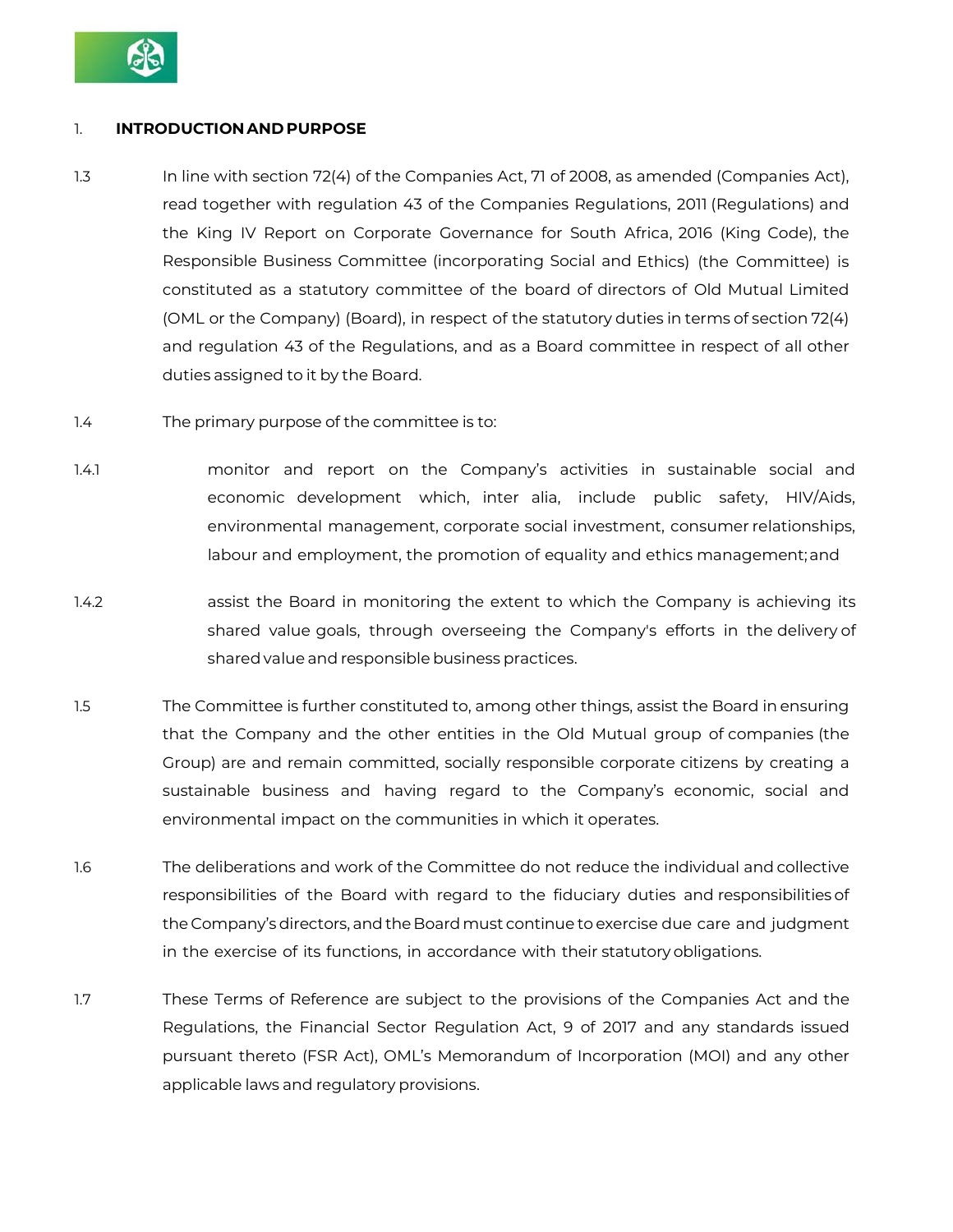

- 1.8 The duties and responsibilities of the members of the Committee as set out in this document are in addition to those duties and responsibilities that they have as members of the Board.
- 1.9 Consistent with the functions set out in these Terms of Reference, the Committee should encourage continuous improvement of, and should foster adherence to, the Company's policies, procedures, and practices at all levels.
- 1.10 The Committee should encourage open communication among the senior management and the Board.

#### 2. **MANDATE**

- 2.3 The Committee derives its authority from the statutory duties as contained in section 72(4) of the Companies Act and regulation 43 of the Regulations, as well as from the delegated authority of the Board as contemplated in these Terms of Reference, in accordance with section 72(1)(b) of the Companies Act.
- 2.4 The Committee has no ultimate decision-making authority; it provides oversight and makes recommendations to the Board in respect of the matters within the scope of the Committee's functions as set out in these Terms of Reference, for the Board's considerationand, if the Board considers it appropriate, ultimate approval.
- 2.5 The Committee will have oversight and will ensure that the Company and its subsidiary companies comply with all activities related to social and economical development, good corporate citizenship, the environment, public health, and safety principles as set out in the adopted Group Governance Framework (GGF).
- 2.6 The Committee must act independently (with accountability to the Board and the Company's shareholders) and does not assume the functions of management, which remain the responsibility of the Company's executive directors, prescribed officers and other members of senior management.
- 2.7 The Board supports and endorses the Committee, which operates free of any organisational impairment. The Committee acts in accordance with its statutory duties and the delegated authority of the Board as recorded in these Terms of Reference.
- 2.8 The Committee is entitled to: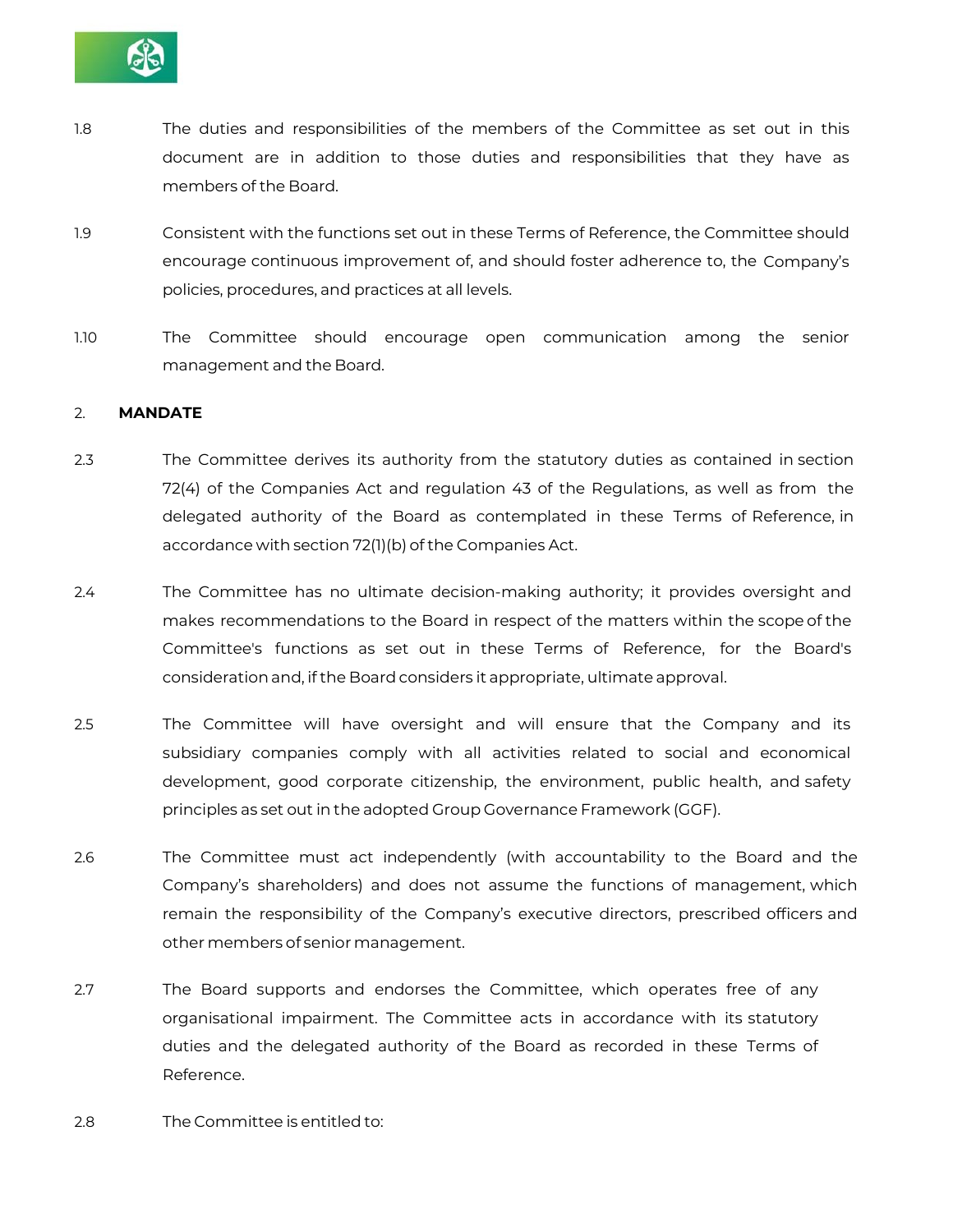

- 2.8.1 Attendanygeneral shareholdersmeeting. 1
- 2.8.2 Receive all notices of and other communications relating to any general shareholders meeting. $2$
- 2.8.3 Be heard at any general shareholders meeting contemplated in this paragraph on any part of the business of the meeting that concerns the Committee's functions.<sup>3</sup>
- 2.9 The Committee is authorised by the Board to:
- 2.9.1 Investigate any activities within the scope of responsibilities set out in these Terms of Reference.
- 2.9.2 Seek any information or explanation it requires from any employee, the Chairperson of any Board or statutory committees of the Company, any of the Company's directors, prescribed officers or the Group Company Secretary (Company Secretary), within the scope of responsibilities set out in these Terms of Reference, and all these parties will be required to co-operate with any reasonable requests made by the Committee to provide it with information or explanations necessary for the performance of the Committee'sfunctions.<sup>4</sup>
- 2.9.3 Form and delegate its duties to a sub-committee, sub-committees or to any one or more designated members of the Committee, to the extent that same is permitted by the Companies Act.

<sup>&</sup>lt;sup>1</sup> Companies Act S72(8)(c)

 $\frac{2}{3}$  Companies Act S72(8)(d)

 $\frac{3}{4}$  Companies Act S72(8)(e)

<sup>4</sup> Companies Act S72(8)(a&b)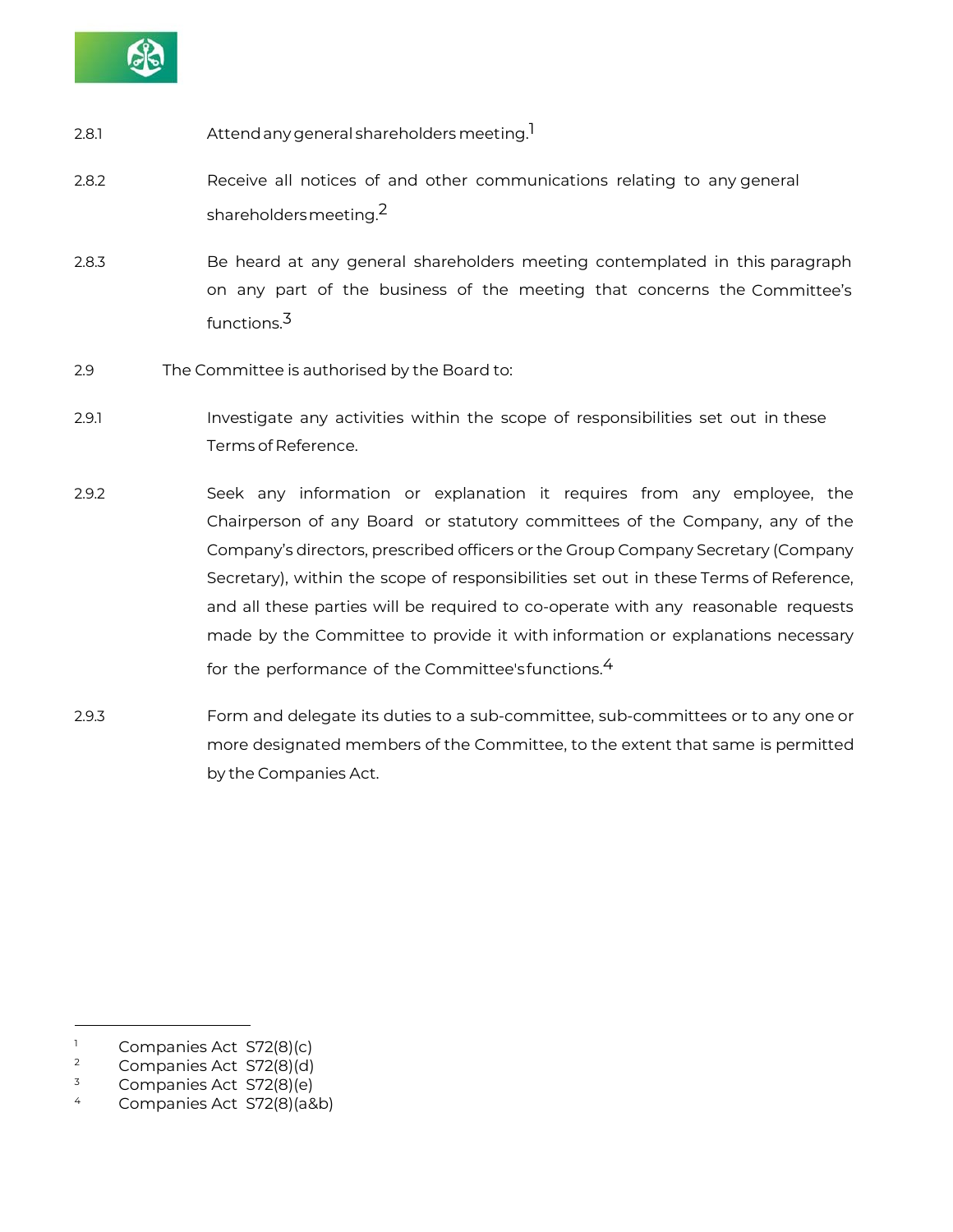

# 3. **ROLESAND RESPONSIBILITIES**

# **Statutory duties**

- 3.3 The Committee performs all the functions that are necessary to fulfil its role and including the following statutory duties<sup>5</sup>
- 3.3.1 Monitoring the Company's activities, having regard to any relevant legislation, other legal requirements or prevailing codes of best practice, with regard to matters relating to:
- 3.3.1.1 social and economic development, including the Company's standing in terms of the goals and purposes of:
- 3.3.1.1.1 the ten principles set out in the United Nations Global Compact Principles (being those set out in Annexure B hereto);
- 3.3.1.1.2 the Organisation for Economic Co-Operation and Development (OECD) recommendations regarding corruption;
- 3.3.1.1.3 the Employment Equity Act, 1998;
- 3.3.1.1.4 Broad-Based Black Economic Empowerment Act, 2003;
- 3.3.2 goodcorporate citizenship, includingthe Company's:
- 3.3.2.1 promotion of equality, prevention of unfair discrimination, and reduction of corruption;
- 3.3.2.2 contribution to development of the communities in which its activities are predominantly conducted or within which its products or services are predominantly marketed; and
- 3.3.2.3 recordof sponsorships, donations andcharitable giving;
- 3.3.3 the environment, health and public safety, including the impact of the Company's activities and of its products or services;

 $5$  Regulation 43(5)(a-c)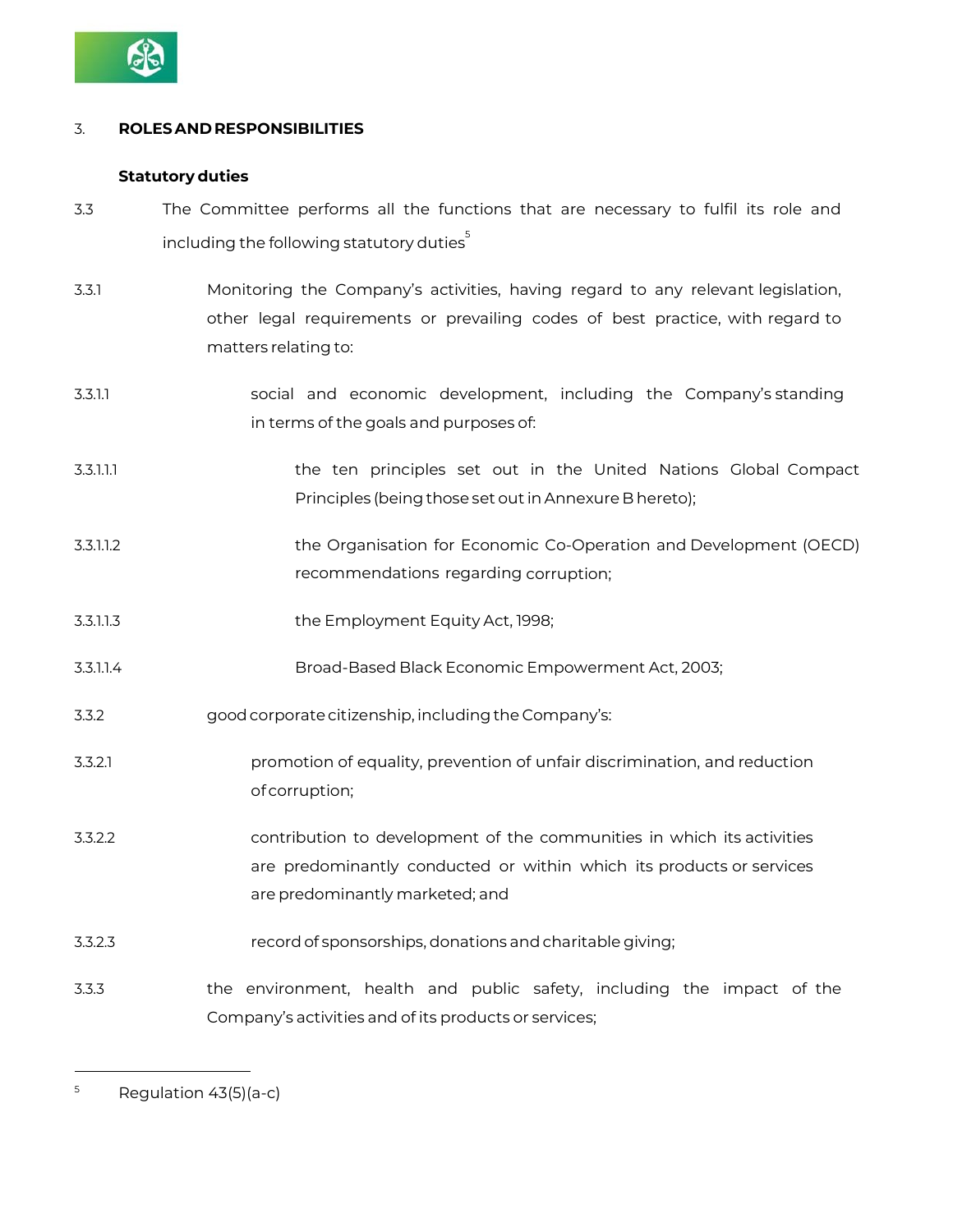

| 3.3.4   | consumer relationships, including the Company's advertising, public relations<br>and compliance with consumer protection laws; and    |
|---------|---------------------------------------------------------------------------------------------------------------------------------------|
| 3.3.5   | labour and employment, including:                                                                                                     |
| 3.1.5.1 | the Company's standing in terms of the International<br>Labour<br>Organization Protocol on decent work and working conditions;        |
| 3.3.5.2 | the Company's employment relationships, and                                                                                           |
| 3.3.5.3 | its contribution toward the educational development of its employees;                                                                 |
| 3.3.6   | draw matters within its mandate to the attention of the Board as occasion requires;<br>and                                            |
| 3.3.7   | report, through one of its members, to the shareholders at the Company's annual<br>general meeting on the matters within its mandate. |

# **Specific duties – non-statutory duties**

In addition to its statutory duties as set out above, the Committee performs the following nonstatutory responsibilities, delegated by the Board:

- 3.2. Perform the functions required by Regulation 43 of the Regulations on behalf of the Company's subsidiaries to which Regulation 43 applies.
- 3.3. The committee should ensure that the ethics of the organization is managed in a way that supports the establishment of an ethical culture including:
- 3.3.1 leadershipdemonstrating support for ethics throughout the organization;
- 3.3.2 seeking a strategy for managing ethics that is informed by the negative and positive ethics risks the company faces;
- 3.3.3 articulating ethical standards ina code of ethics and supporting policies;
- 3.3.4 ensuring that structures, systems and processes are in place to familiarize the board, employees and supply chains with the organization's ethics standards;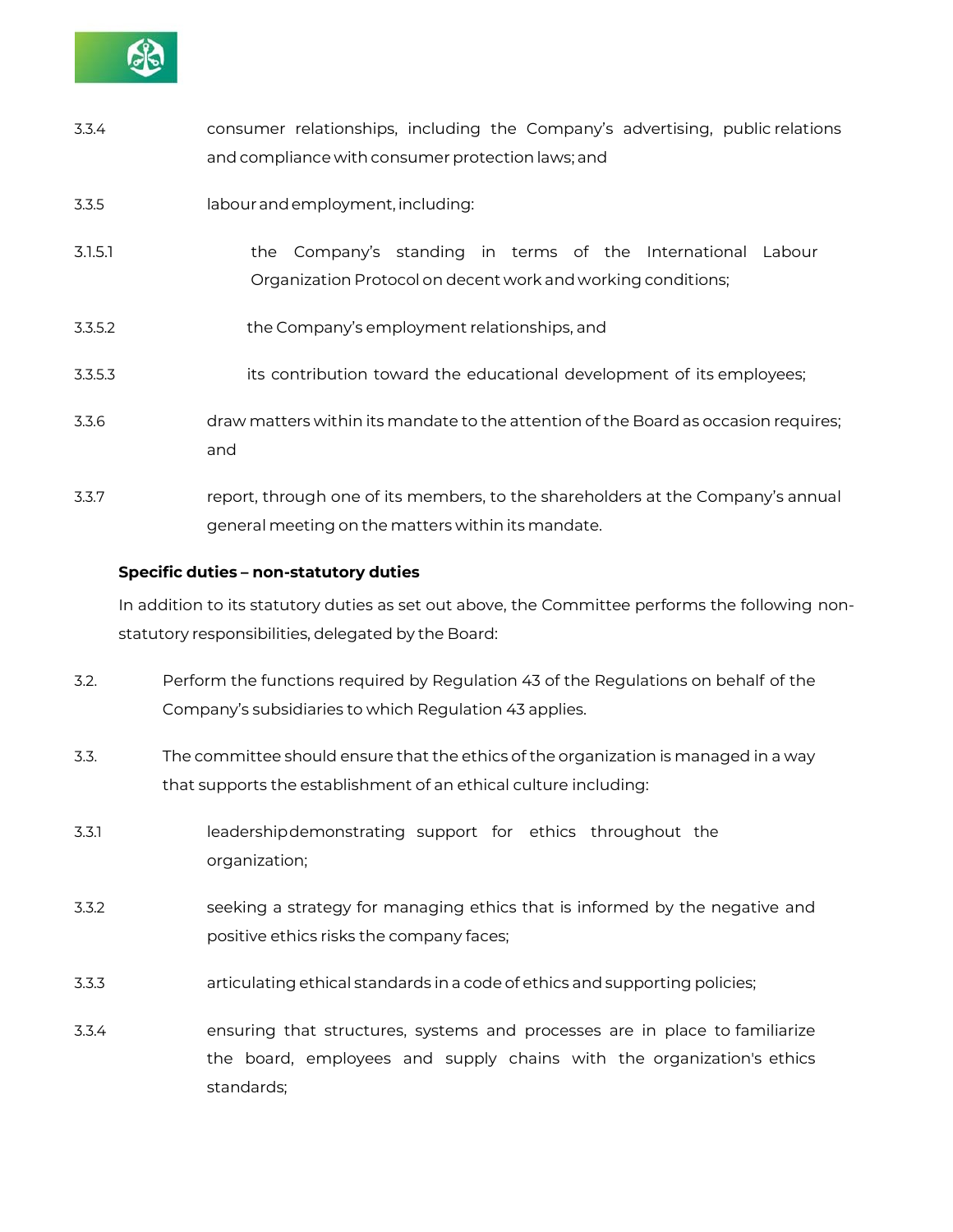

- 3.3.5 monitoring adherence to the organisations ethics standards by all contracted stakeholders;
- 3.3.6 making ethics a criterion in the selection, promotion and performance management of employees and suppliers;
- 3.3.7 providing reporting mechanisms for safe reporting of unethical behavior;
- 3.3.8 responding to breaches of ethical standards in a manner that will prevent reoccurrence;
- 3.3.9 including ethics management and performance in the scope of internal audit;
- 3.3.10 reporting on the organization's ethics performance in the organization's integrated annual report;
- 3.3.11 evaluating the extent to which ethics has become part of the corporate culture.

# **Specific duties – social and ethics mandate**

To fulfil its social and ethics mandate to the Board from a statutory and non-statutory perspective, the Committee must, in addition to the above duties in 3.1. and 3.2, perform the following specific activities and any other activities that it or the Board considers appropriate in the context of the Committee's mandate. The specific activities include but are not limited to:

#### **Economy**

- 3.4. provide input into the development of business strategy in respect of internal and external stakeholders, in particular discuss and debate issues affecting transformation, which have an impact on the business, including matters pertaining to:
- 3.4.1 the applicable FSC codes;
- 3.4.2 ownership;
- 3.4.3 skills development;
- 3.4.4 procurement, enterprise and supplier development;
- 3.4.5 socio-economic development and consumer education;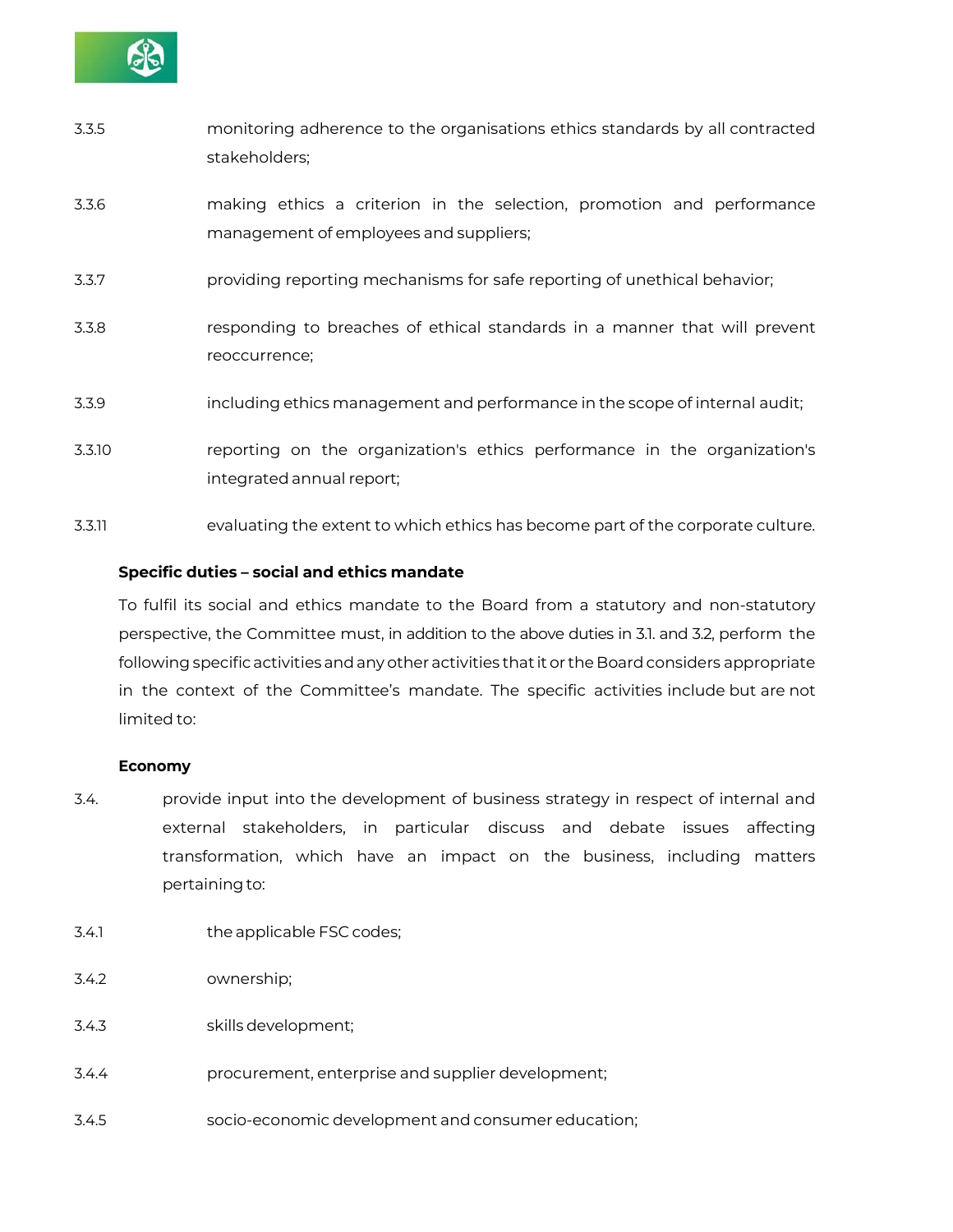

- 3.4.6 empowerment financing; and
- 3.4.7 access to financial services.
- 3.4.8 monitor the publication of the Company's Broad-Based Black Economic Empowerment (B- BBEE) annual verification certificate;
- 3.5. providing input and guidance in respect of the Company's strategy and plan creation, through reviewing and providing input into the consideration of the stakeholder and customer environment [in which the Company operates], as part of the strategy creation and plan formulation processes, [and make suggestions for the promotion of the Company's programmes in this regard];
- 3.6. review responsible investing measures and activities across the Company's business, and provide input in respect thereof. In this regard, the Committee shall review responsible investing measures and activities by the Old Mutual Investment Group in particular, at least once annually;
- 3.7. monitor that the Group's strategy relatingto responsible investment has been aligned and implemented throughout the Group, and report to the Board on how each element of the strategy contributes/enables OML's achievements of itspurpose;
- 3.8. provide input into the development of the shared value strategy of the Company's business, ensuring that it is aligned with the Company's stated purpose, values and ethical behaviours:
- 3.9. provide oversight and guidance in respect of the development of the Company's Responsible business programme/framework, and holdexecutives accountable for its effective planning, resourcing, implementation and delivery. This includes, but is not limited to:
- 3.9.1. ensuring focus areas are appropriately aligned with business purpose, objectives andsharedvalue outcomes;
- 3.9.2. ensuring that appropriate governance systems, performance metrics, internal and external assurance and reporting is in place, to ensure effectivedelivery andaccountability; and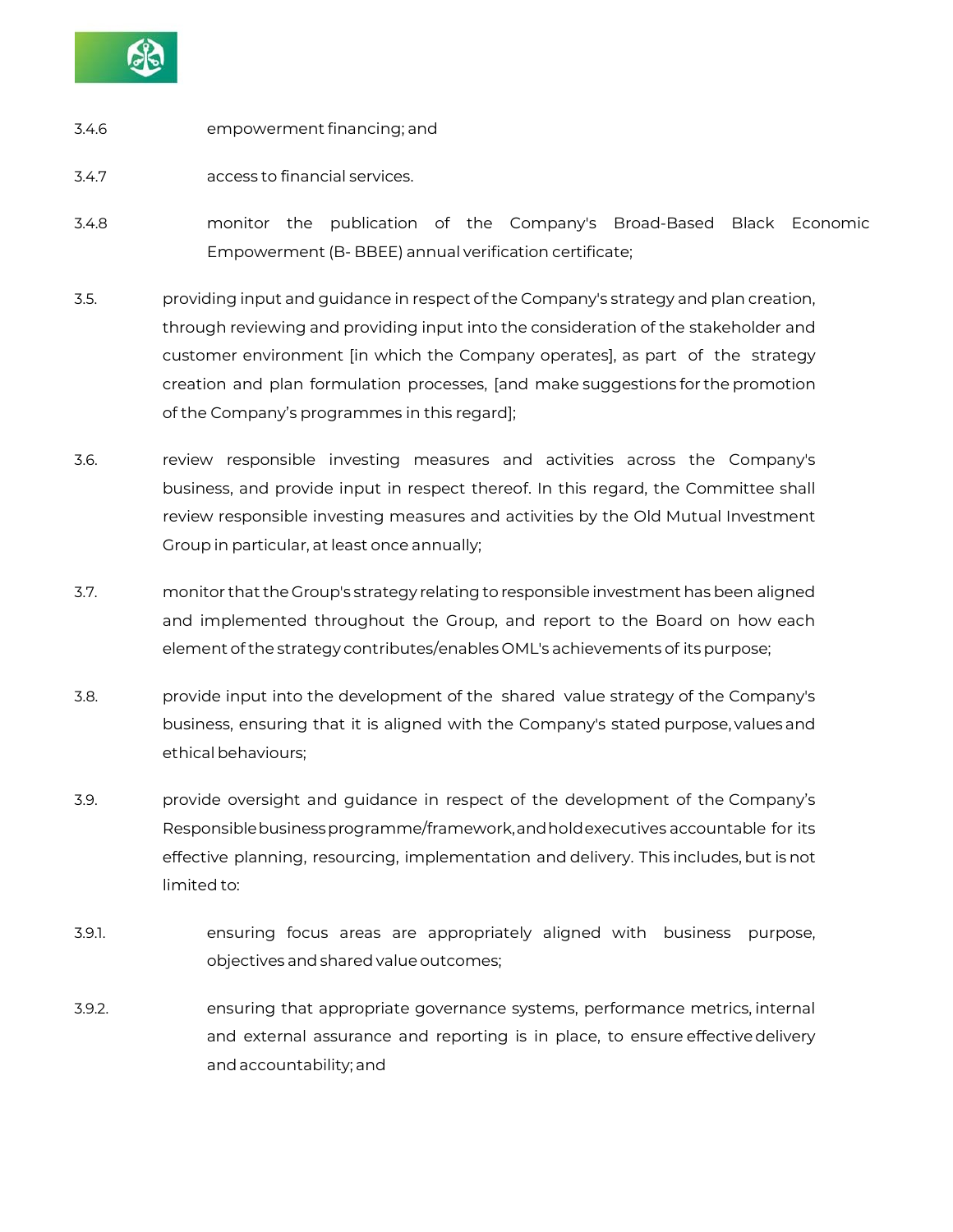

3.9.3. providing guidance and input into the Group wide risk management framework, ensuring that appropriate environmental, social and governance related risks are considered and reviewed as a part of the annual materiality assessment for integrated reporting;

#### **Workplace**

- 3.10. monitor the Company's activities in ensuring that the Group creates an ethical, purposeful and positive work culture for its employees;
- 3.11. be informed of the remuneration practices and consider the fairness of such arrangements.

#### **Environment**

- 3.12. consider and make recommendation to the Board on environmental issues important to the Company's business;
- 3.13. monitor that the Company takes the actions it has committed to take in terms of Responsible Business Framework, in respect of:
- 3.14. green economy (sustainable green projects that benefit society);
- 3.15. renewable energy projects.

#### **Social Environment**

- 3.16. monitor that the corporate social investment strategy and investment is aligned with both the Group's overall strategy and responsible business objectives;
- 3.17. monitor that the Company takes the actions it has committed to take in terms of the Responsible Business Framework, including in respect of:
- 3.17.1. the implementation of the Company's responsible investment / corporate social investment strategy;
- 3.17.2. financial well-being (clients and society);
- 3.17.3. financial education (in respect of its South African operations);
- 3.17.4. enterprisedevelopment;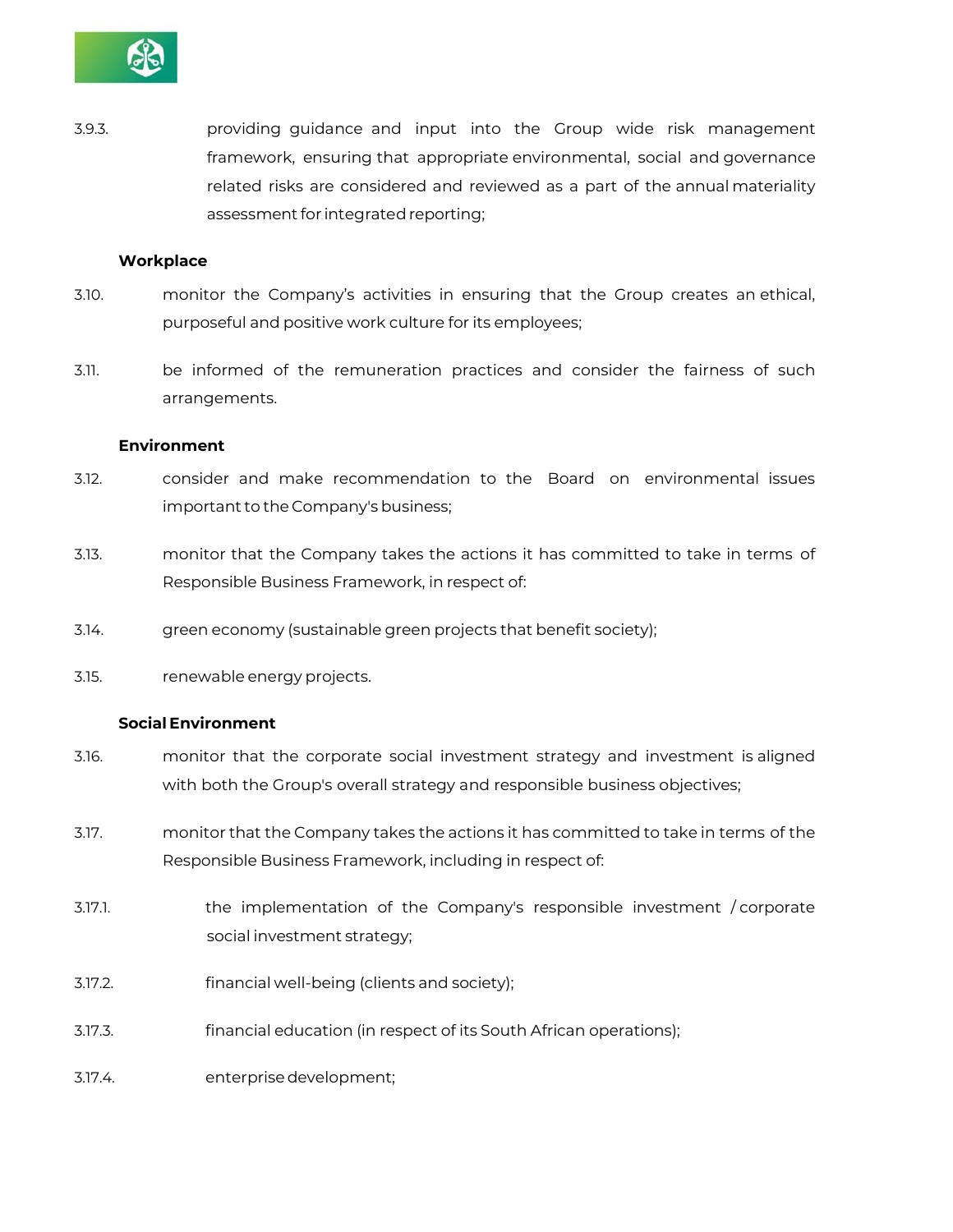

# 3.17.5. micro finance / insurance products

- 3.18. monitor the Group internal and external stakeholders programme, in particular reviewing its adequacy and effectiveness;
- 3.19. act as a sounding board for management's ideas on stakeholder relations, and make suggestions for the promotion of the programmes of Old Mutual Group in this regard;
- 3.20. consider the reputation of the Old Mutual Group with a view to maximising that reputation to the benefit of all its stakeholders, including legal and compliance issues;
- 3.21. monitor external stakeholder perception of the Company as a responsible business;
- 3.22. monitoring and measuring how well the Company's implementation of the Positive Futures Plan and Responsible Business Framework delivers against the criteria for being a responsible business in South Africa (for example with reference to JSE's SRI measurement criteria)
- 3.23. providing input to the Company's management in its assessment of the Company's products and services, and whether they provide value for money;
- 3.24. assisting in the resolution of conflicts between shareholder and policyholder matters;
- 3.25. considering and providing input into the implementation of the Treating Customers Fairly (TCF) project and action plans for the Group, including the ongoing monitoring of plan implementation, and acting as a sounding board for management on overall customer relations and strategy in the implementation of the TCF project and action plans for the Group;
- 3.26. ensure facilitated participation, co-operation and consultation within the Group on social, economic and environmental matters with government, industry, national and international organisations and institutions;
- 3.27. be informed of sustainability risks;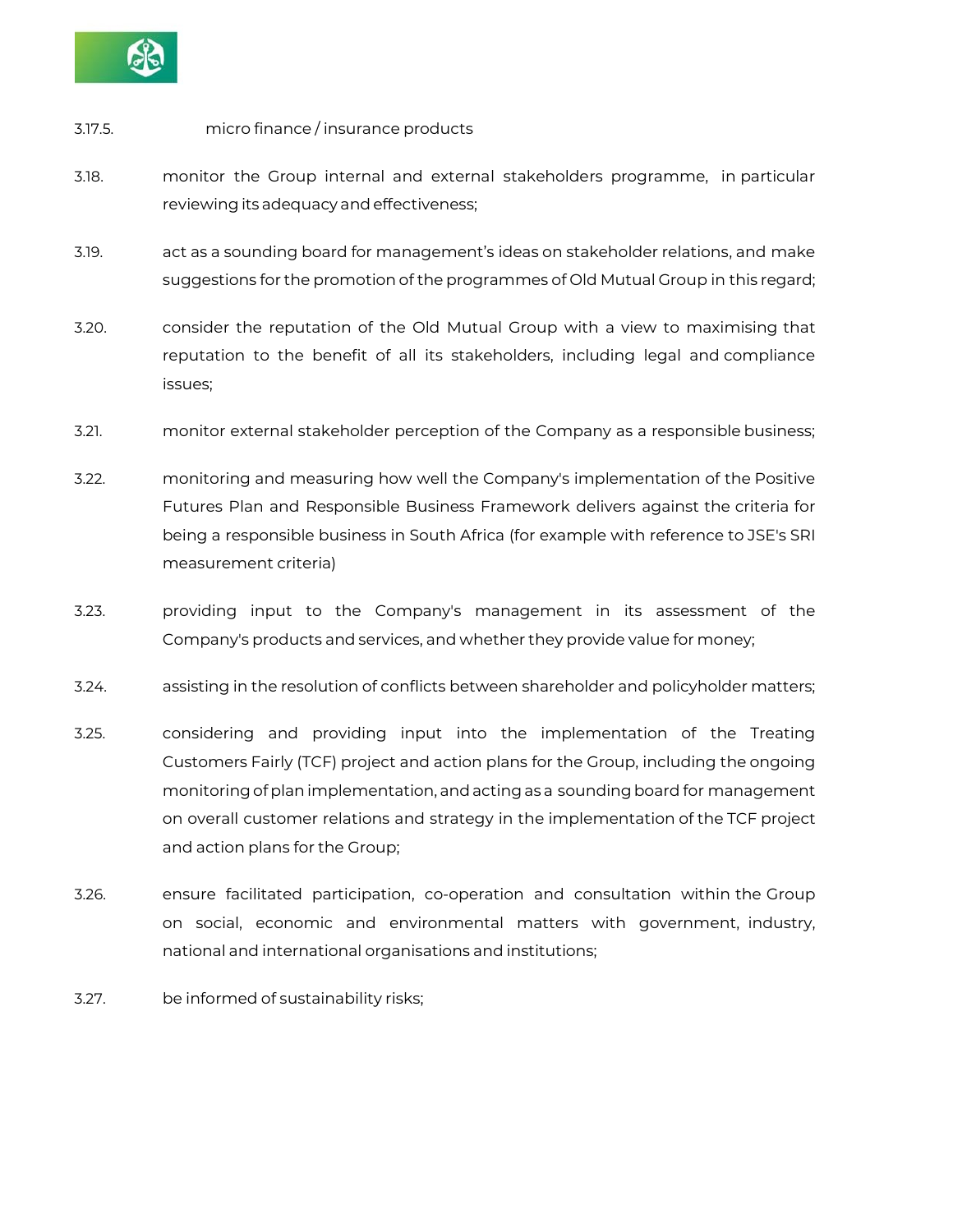

# **Review of policies and monitoring compliance to applicable laws, codes and standards**

- 3.28. Review at least every second year, the following strategies and policies of the Company, designed to achieve responsible corporate citizenship, and the shared value and business objectives of the Company:
- 3.28.1. broad-based black economic empowerment policy;
- 3.28.2. environmental policy;
- 3.28.3. health andsafety policy;
- 3.28.4. employmentequitypolicy;
- 3.28.5. sustainable development framework and policy;
- 3.28.6. whistle blowing policy;
- 3.28.7. supply chain policy;
- 3.28.8. the Company's stakeholder management plan and policy;
- 3.28.9. the Company's ethics policy and programme;
- 3.28.10. the Company's tax policy
- 3.29. monitor compliance with applicable laws, rules, codes and standards relating to broad- based black economic empowerment, employment equity, environmental management, health and safety, HIV/Aids, corporate social responsibility, consumer relationships and human resources;
- 3.30. encourage independently managed entities and associates of the Group and significant investment entities within the Group to develop policies, guidelines and practices congruent withtheGroup's social,economic andenvironmental policies;
- 3.31. take cognisance of material national and international regulatory and technical developments in the fields of social, economic and environmental management;
- 3.32. at all times give due consideration to the relevant provisions of the Companies Act, read with the Regulations, the JSE Listings Requirements, the approved Group Delegation of Authority Framework and the King Code.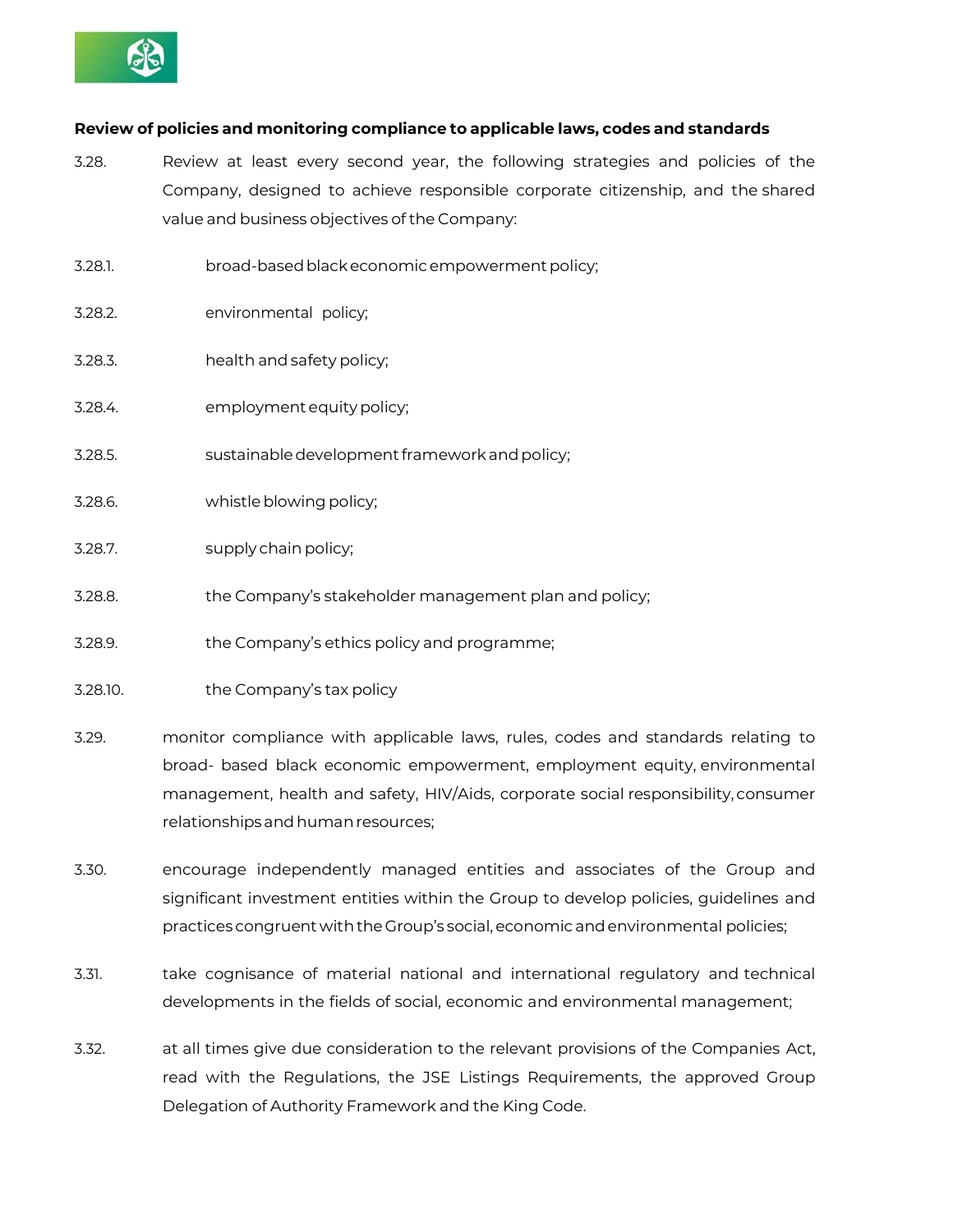

# **External reporting**

- 3.33. review annually the Company's integrated annual and sustainable development reports for recommendation to the Board in conjunction with the Audit Committee and Risk Committee for appropriate communicationof:
- 3.33.1. the effect the Company's operation has had on the economic, social and environmental wellbeing of the communities within which the Company operates; and
- 3.33.2. significant risks withinthe ambit of the Committee's responsibilities;
- 3.34. ensure that sustainability reporting conforms with applicable legal provisions. The Committee is tasked with overseeing of sustainability issues in the integrated annual report and the sustainable development report;
- 3.35. ensure that a formal process of assurance with regard to sustainability reporting is established through the Audit Committee and Risk Committee;
- 3.36. approve material elements of sustainability reporting over which the external assurance provider should provide assurance;
- 3.37. to the extent that sustainability reports are subject to assurance, the Committee should ensure that the name of the assurer is clearly disclosed in those reports, together with the period under review, the scope of the assurance exercise and the methodologyadopted;

# 4. **OPERATION OF THE COMMITTEE**

# 4.1 **Appointment andTenure**

- 4.1.1 The Committee shall be appointed by the Board on the recommendation of the Corporate Governance and Nominations Committee from amongst the directors of the Company.
- 4.1.2 The Chairperson of the Committee (Committee Chairperson) shall be appointed by the Board and shall be an independent non-executive director. The Board shall determine the period for which the Committee Chairperson shall hold such office.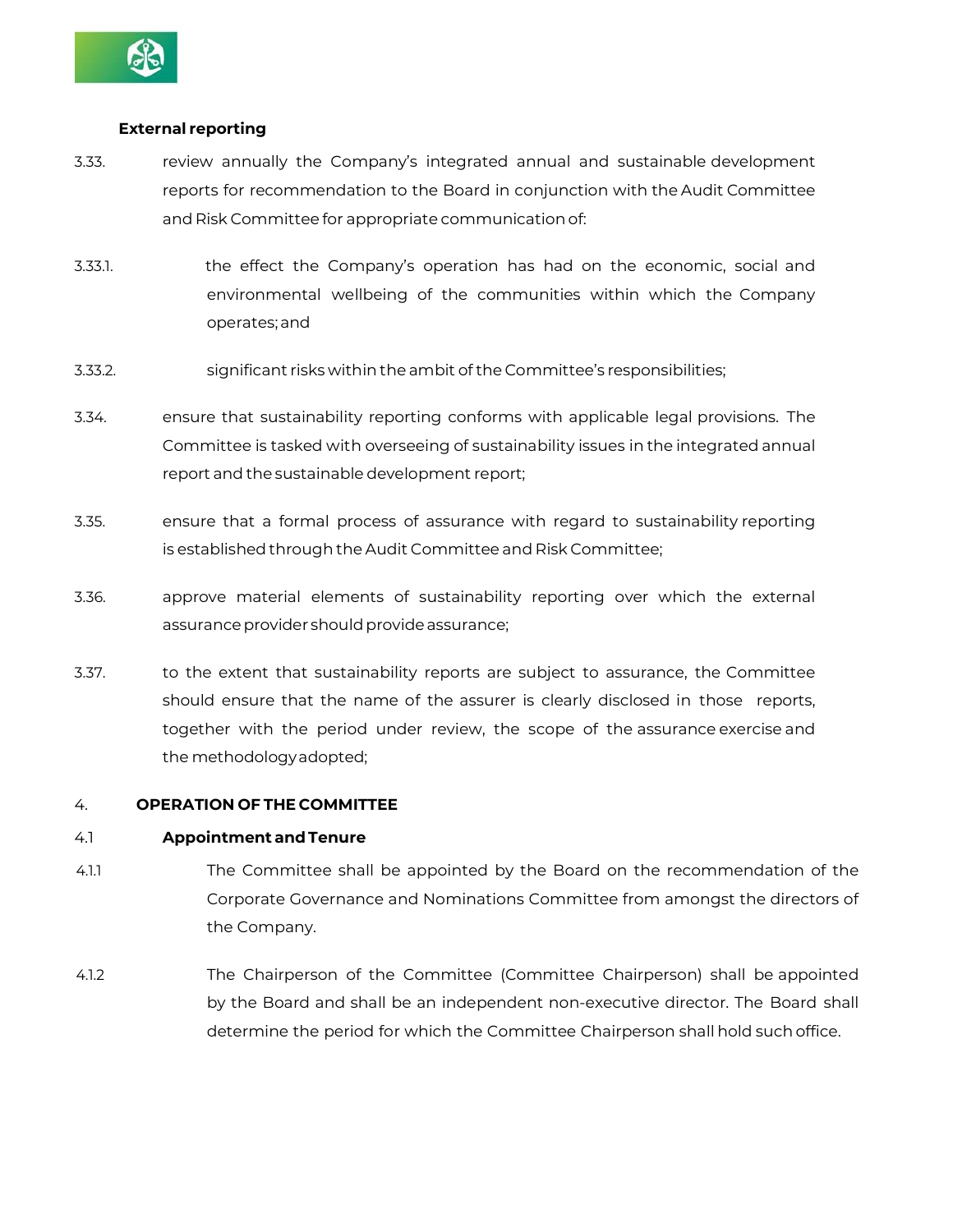

- 4.1.3 Notwithstanding paragraph 4.1.4 below, the Board may at any time remove a member of the Committee and shall from time to time review and, where appropriate, revise the composition of the Committee, taking into account the need for an adequate combination of skills and knowledge.
- 4.1.4 The maximum tenure for Committee members is three terms of three years.

#### 4.2 **CompositionandQuorum**

- 4.2.1 The chairperson of the Board may be a member of the Committee but may not be the Committee Chairperson. The Committee must comprise at least three members, of whom the majority shall be non-executive directors and at least one member (being the Committee Chairperson) shall be an independent non- executivedirector.
- 4.2.2 Members of the Committee will be considered and appointed by the Board based on skills and experience required to deliver on the Committee's mandate.
- 4.2.3 The Board shall from time to time review and, where appropriate, revise the composition of the Committee in accordance with recommendations received from the Corporate Governance and Nominations Committee, as described above, taking into account the need for an adequate combination of financial and business skills and knowledge.
- 4.2.4 The quorum at any meeting of the Committee shall be a majority of members.

#### 4.3 **Attendees**

- 1.3.1 The OML Chief Executive Officer will have a standing invitation to attend all meetings of the Committee.
- 1.3.2 The Committee may invite any executive management team members or other individuals to attend meetings of the Committee as they consider appropriate.
- 1.3.3 The Committee may secure the attendance, at Committee meetings, of non-Committee members with the relevant experience and expertise where necessary, at the Company's expense, in accordance with any procedure developed by the Board for this purpose.
- 1.3.4 The Company Secretary or his/her designated representative shall be the secretary of the Committee.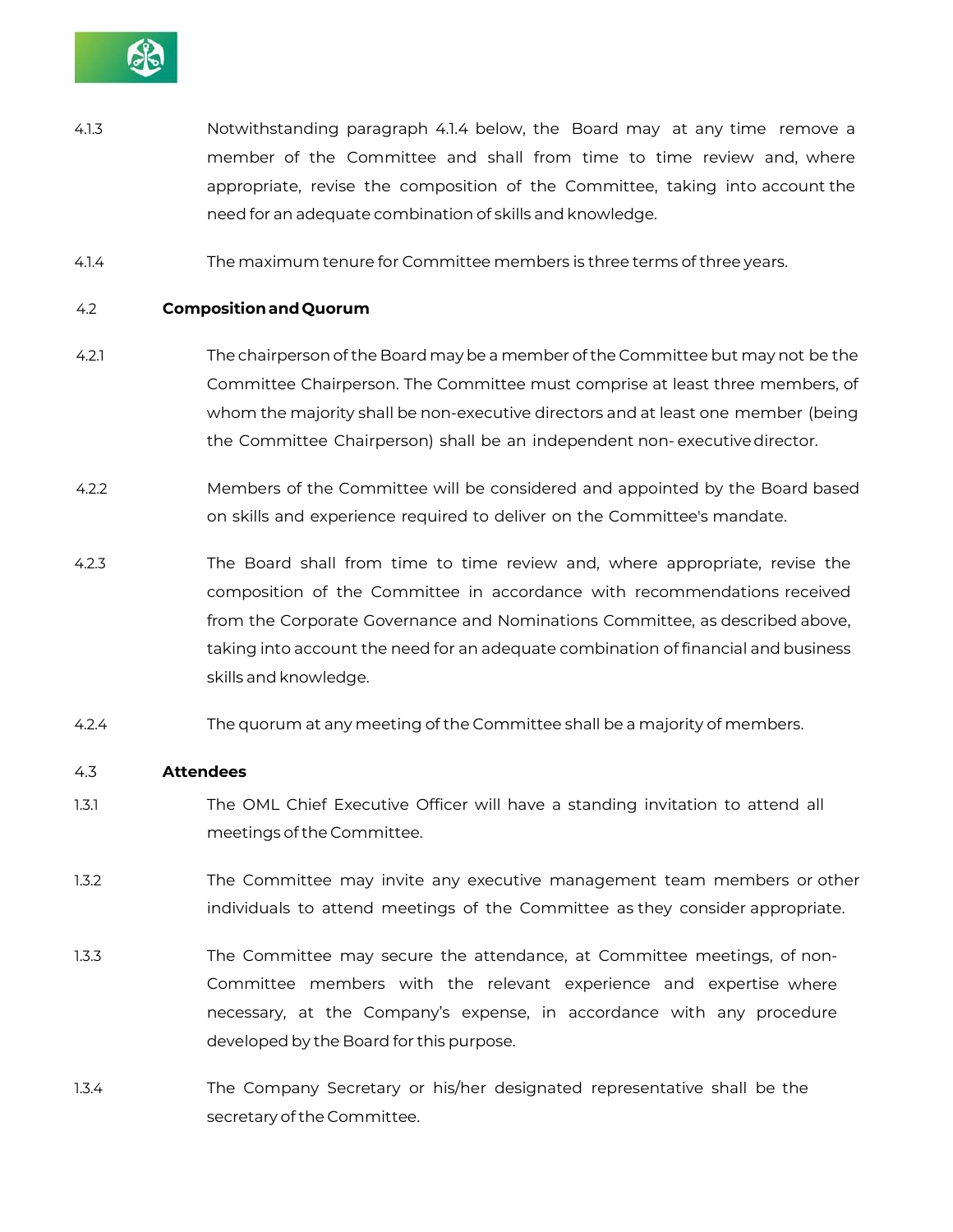

### 4.4 **Frequency of Meetings**

- 4.4.1 Meetings of the Committee shall be held at least four times a year prior to scheduled OML Board meetings, at which Board meetings the Committee Chairperson will present a report on the activities of the Committee.
- 4.4.2 The Committee Chairperson may within the framework of any relevant directives set by the Board, convene a meeting of the Committee at any time and at his/her discretion.

#### 4.5 **Participationandresolutions**

- 4.5.1 Committee members who are unable to attend Committee meetings shall informtheCommittee ChairpersonorCompany Secretary at anearly date.
- 4.5.2 Committee meetings may be conducted entirely by electronic communication or a Committee member may participation in a meeting by electronic communication, as contemplated in section 73(3) of the Companies Act (including by means of, inter alia, telephone, closed circuit television, webinar or video conferencing), so long as the electronic communication facility employed ordinarily enables all persons participating in that meeting to communicate concurrently with each other without an intermediary, and to participate effectively in the meeting.
- 4.5.3 Committee members should participate fully and constructively in discussions and other activities and contribute by sharing their knowledge, skills and abilities.
- 4.5.4 Each Committee member has one vote on a matter before the Committee.
- 4.5.5 A majority of the votes cast on a Committee resolution is sufficient to approve that resolution and, in the case of a tied vote, the Committee Chairperson shall not have a casting vote and the matter being voted on fails.
- 4.5.6 A Committee resolution in writing (round robin resolution) signed by the majority of the Committee members shall be as valid and effectual as if it had been passed at a Committee meeting.
- 4.5.7 The passing of Committee round robin resolutions must not detract from the requirement for frequency of Committee meetings as set out in these Terms of Reference.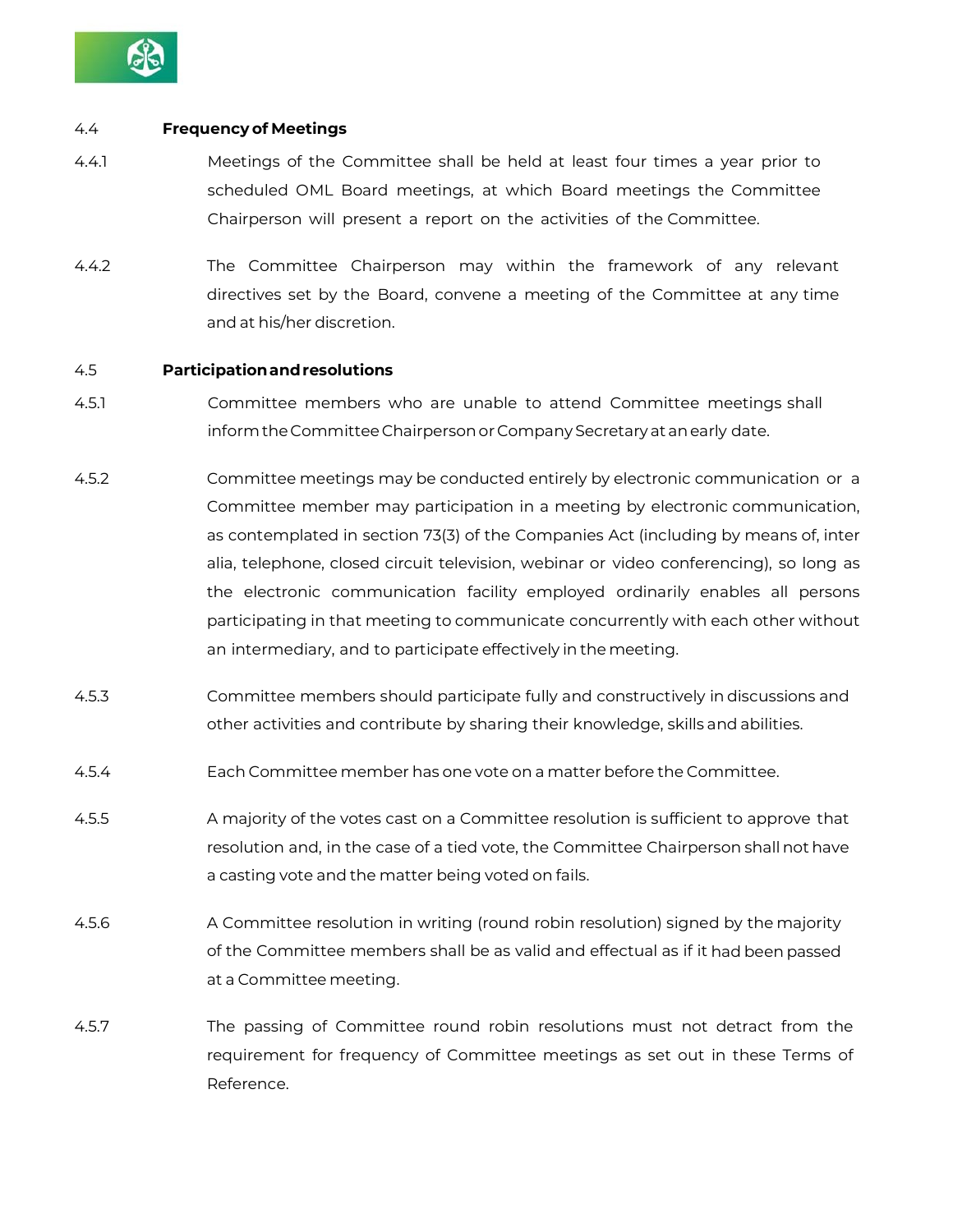

4.5.8 All Committee round robin resolutions should be tabled at the next Committee meeting for noting.

#### 4.6 **Agenda, meeting papers and minutes**

- 4.6.1 The procedure to be followed for the convening of meetings, notice of meetings, and preparing agendas and minutes of meetings (to the extent not regulated in these Terms of Reference) will be determined from time to time and managed by the Company Secretary, in consultation with the Committee Chairpersonandthe Board.
- 4.6.2 To the extent reasonably practicable, Committee papers will be circulated to all Committee members at least one week before the meeting and full and appropriate information will be supplied to Committee members by way of succinct position papers or reports with the Committee pack to enable Committee members to form an opinion on the issues on the agenda prior to the meeting and, if necessary, to request additional information before the meeting. Additional documentation may be circulated to Committee members prior to the Committee meeting and will, to the extent applicable and appropriate, be clearly labelled to indicate that such documentation constitutes additional but non-essential reading.
- 4.6.3 The Company Secretary shall keep appropriate records of all meetings of the Committee as well as minutes of the proceedings and all decisions made.
- 4.6.4 Minutes of the Committee meetings, signed by the Committee Chairperson, shall be sufficient evidence that the matters referred to therein have been fully discussed and agreed, whether by way of a formal meeting or otherwise.
- 4.6.5 The Company Secretary shall circulate the minutes of the meetings of the Committee to all members of the Committee and to the Chairperson of the Board. Any director of the Company may, upon request to the Company Secretary, provided that there is no conflict of interest, obtain copies of the Committee's meeting agenda and minutes.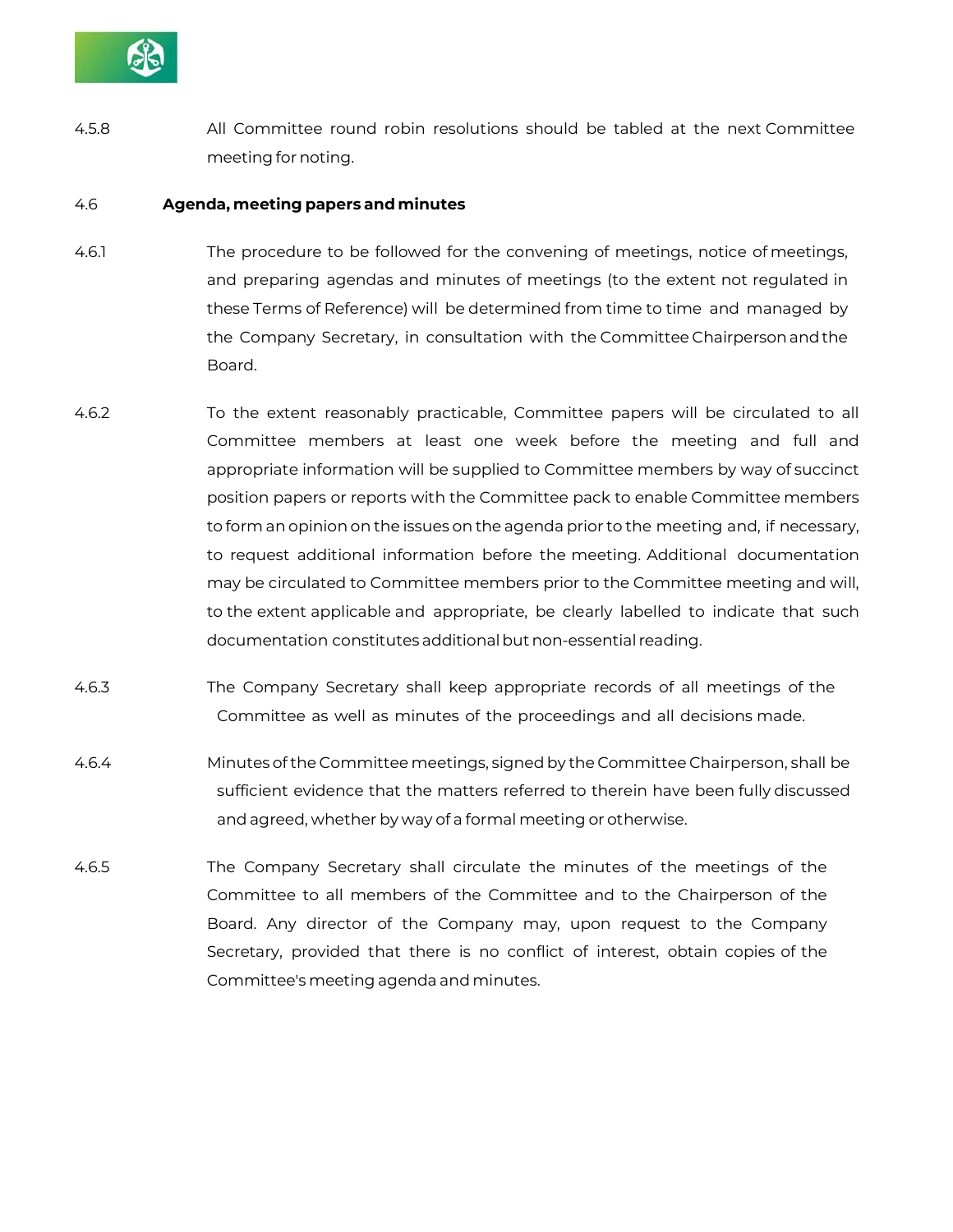

# 5. **COMMITTEEWORK PLAN**

An annual work plan will be prepared for the Committee and a list of issues which need to be considered by the Committee annually will be tabled at the first Committee meeting of each year. The agenda for discussion of these issues will be spread over the meetings of the year so that each of these issues are addressed at least once a year. A proposed work plan is attached hereto marked as Annexure C. The work plan will be formulated by the CommitteeChairpersonworking with the Company Secretary.

# 6. **TRAINING**

The Committee, via the Company Secretary, shall make available to new members of the Committee a suitable induction process and, for existing members, ongoing training, where appropriate and as discussed with the Committee.

# 7. **COMMITTEE EVALUATION**

The Committee will be independently evaluated as required by legislation and/or best practice governance and actions from the evaluation should be agreed and implementation tracked and reported to the Board of directors.

# 8. **ACCESS TO RESOURCES AND INFORMATION**

- 8.1 The Committee has unrestricted access to Company information falling within the Committee's mandate and will liaise with management on its information needs and the appropriate reports and information that it should receive to enable it to monitor, evaluate and report to shareholders on the progress made with respect to social, ethical, environmental and responsible business matters relating to the Company.
- 8.2 With the prior notification to the Committee Chairperson or the Chairperson of the Board, the Committee or any of its individual members, may take outside legal, accountingor other independent professionaladviceonmatters relatingtomatters within the Committee's mandate, at the expense of the Company, in accordance with any procedure developed by the Board for this purpose. A formal mandate is to be entered into between such independent advisor and the Company to be facilitated by the Company Secretary. 6

<sup>6</sup> Companies Act S72(9)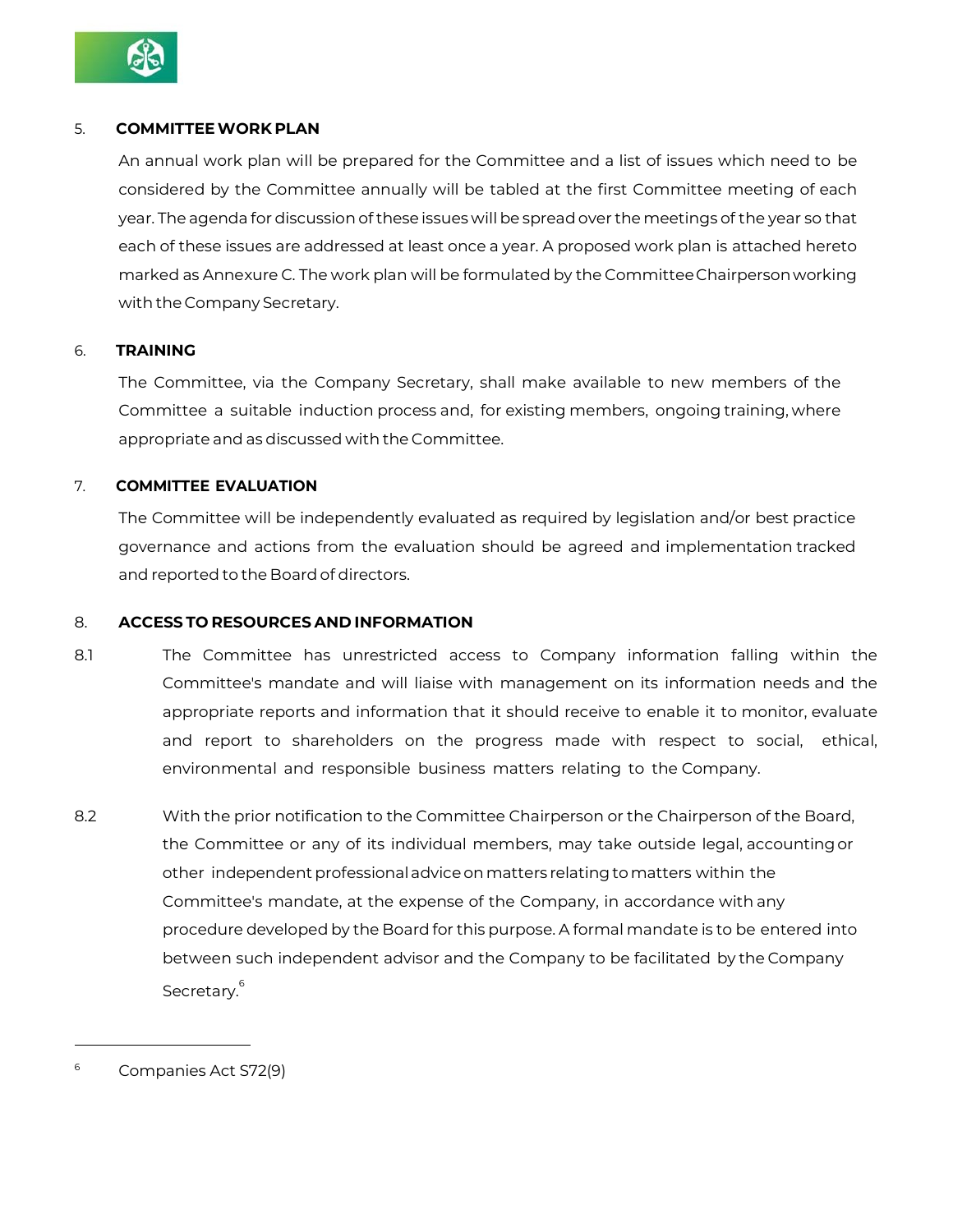

# 9. **REPORTING**

- 9.1 The Committee Chairperson shall report to the Board at the first Board meeting following the last Committee meeting on the activities of the Committee.
- 9.2 The Committee shall report on an annual basis to the shareholders at the annual general meeting as well as through the Integrated Annual Report Committee Report on the following items:
- 9.2.1 The Committee's overall role andassociatedresponsibilities and function.
- 9.2.2 Its composition, includingeach member's qualifications and experience.
- 9.2.3 Any external advisers or invitees who regularly attendthe Committeemeetings.
- 9.2.4 Key areas of focus during the reporting period, elements to be included include:
- 9.2.4.1 key responsible business-related matters; and
- 9.2.4.2 the nature of the Group's dealings with its stakeholders taking conflict of interest and the outcomes into consideration.
- 9.2.5 The number of meetings held during the reporting period andattendance at those meetings.
- 9.2.6 Whether the Committee is satisfied that it has fulfilled its responsibilities for the reporting period in accordance with its Terms of Reference.
- 9.3 The Committee Chairperson shall be required to attend the Company's annual general meeting to answer relevant questions posed by shareholders.

# 10. **GENERAL**

The Committee members are obliged to disclose to the Committee in writing any personal financial interest (as contemplated in section 75 read with section 1 of the Companies Act) and any other interests they have within or outside the Company and the Group that may be of interest to the Company or that may interfere or conflict with the performance of their duties as members of the Committee; provided that this is not applicable to any Committee members to the extent that they are directors of the Company and have disclosed such interests in accordance with paragraph 11 of the Board Charter and section 75 of the Companies Act.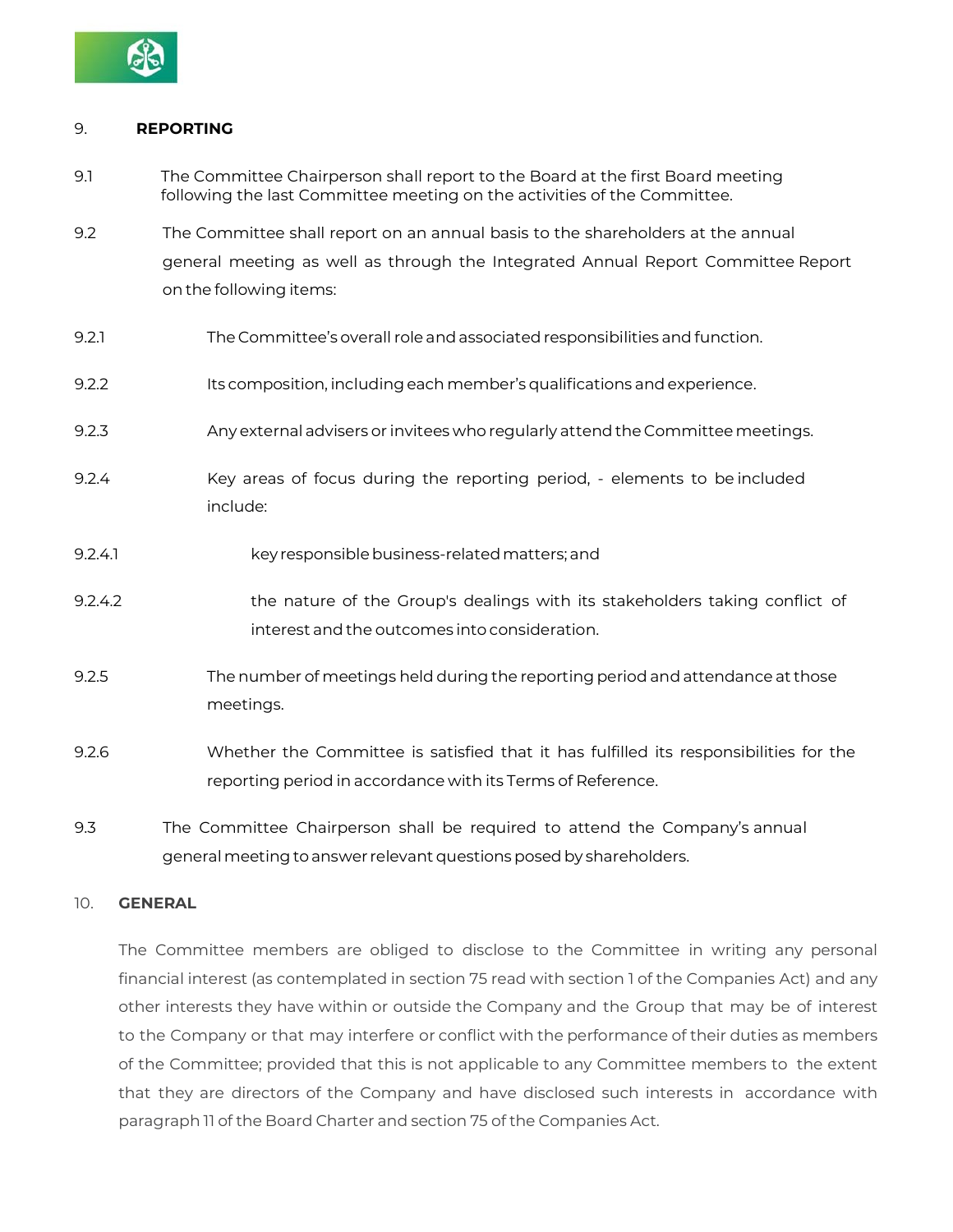

- 10.1 All Company and Group related information that becomes known to directors in the performance of their duties must at all times be kept confidential.
- 10.2 Except to the extent of legal or regulatory provisions to the contrary, Committee members, being non-executive directors, are entitled to rely on the executives of the Company and those of other entities within the Group in relation to matters within their area of expertise and may assume the accuracy of information provided by such persons, provided that the Committee member is not aware of any reasonable grounds upon which reliance or assumption may be inappropriate.

# 11. **APPROVAL OF THE COMMITTEE TERMS OF REFERENCE**

- 11.1 The Committee shall review its Terms of Reference annually and amend them as appropriate, subject to approval from the Board.
- 11.2 These Terms of Reference were recommended to the Committee for approval by the Committee Chairperson on 23 November 2020 and approved by the Board on 27 November 2020 and will be due for review in November 2021.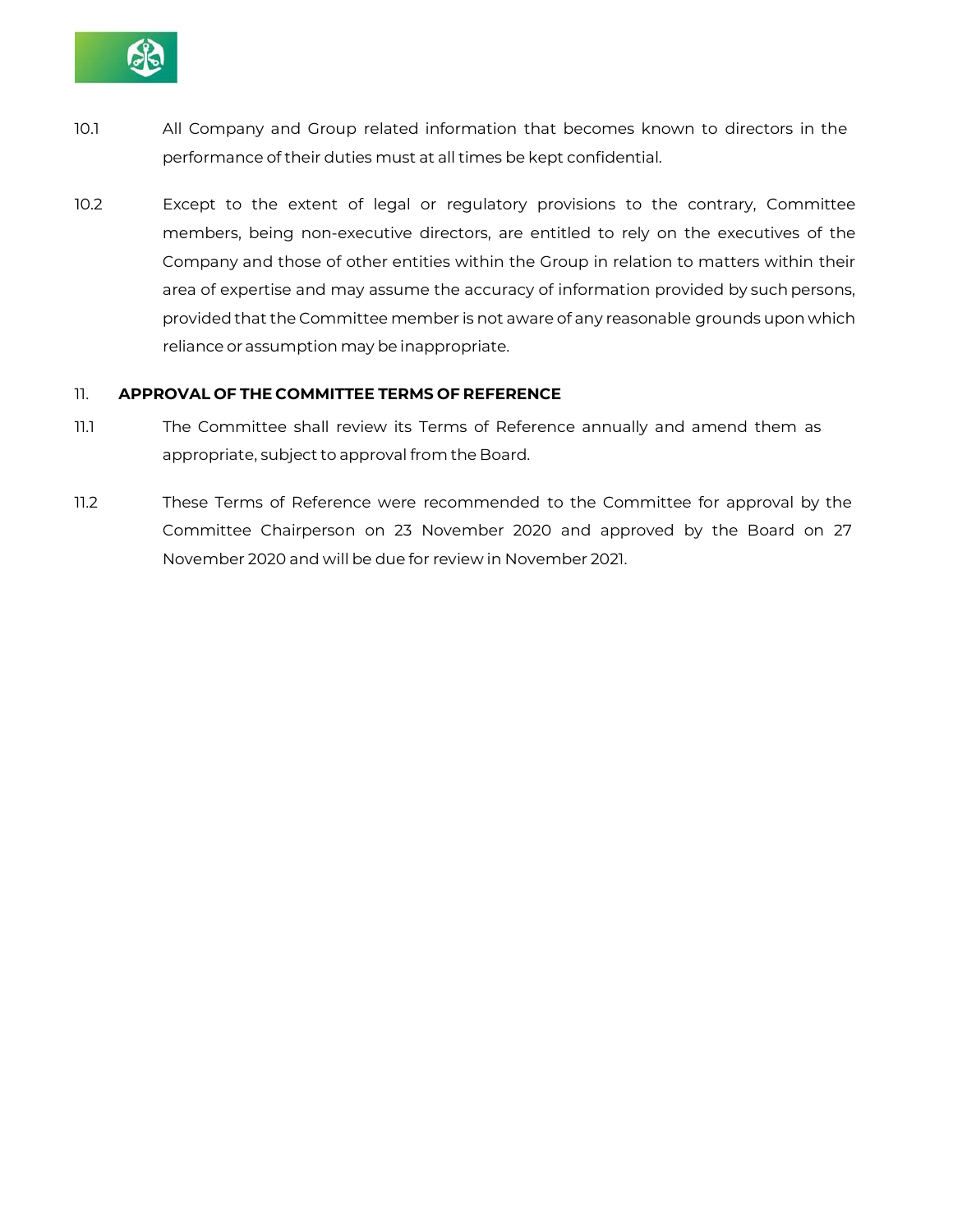

# Annexure A

| Definitions |                                                                                                            |
|-------------|------------------------------------------------------------------------------------------------------------|
| 1.          | In the context of these Terms of Reference:                                                                |
| 1.1         | "stakeholders" are defined as:                                                                             |
| 1.1.1       | employees;                                                                                                 |
| 1.1.2       | business partners (including suppliers, intermediaries); joint ventures,<br>partnerships;                  |
| 1.1.3       | government and regulatory bodies;                                                                          |
| 1.1.4       | trade unions;                                                                                              |
| 1.1.5       | the communities within which the Company and the Group operates, and the<br>broader South African society; |
| 1.1.6       | the environment; and                                                                                       |
| 1.1.7       | shareholders.                                                                                              |
| 1.2         | "environmental issues" impacting the business are defined as:                                              |
| 1.2.1       | transformation;                                                                                            |
| 1.2.2       | reputationalissues;                                                                                        |
| 1.2.3       | stakeholder engagement;                                                                                    |
| 1.2.4       | climate change and environment, including responsibilities in respect of pollution                         |
|             | and waste disposal and protection of biodiversity <sup>1</sup> ;                                           |
| 1.2.5       | carbon footprint                                                                                           |
| 1.2.6       | legal and compliance;                                                                                      |
| 1.2.7       | sustainability.                                                                                            |

 $\frac{1}{1}$  King IV<sup>TM</sup> Principal 3 RP 14